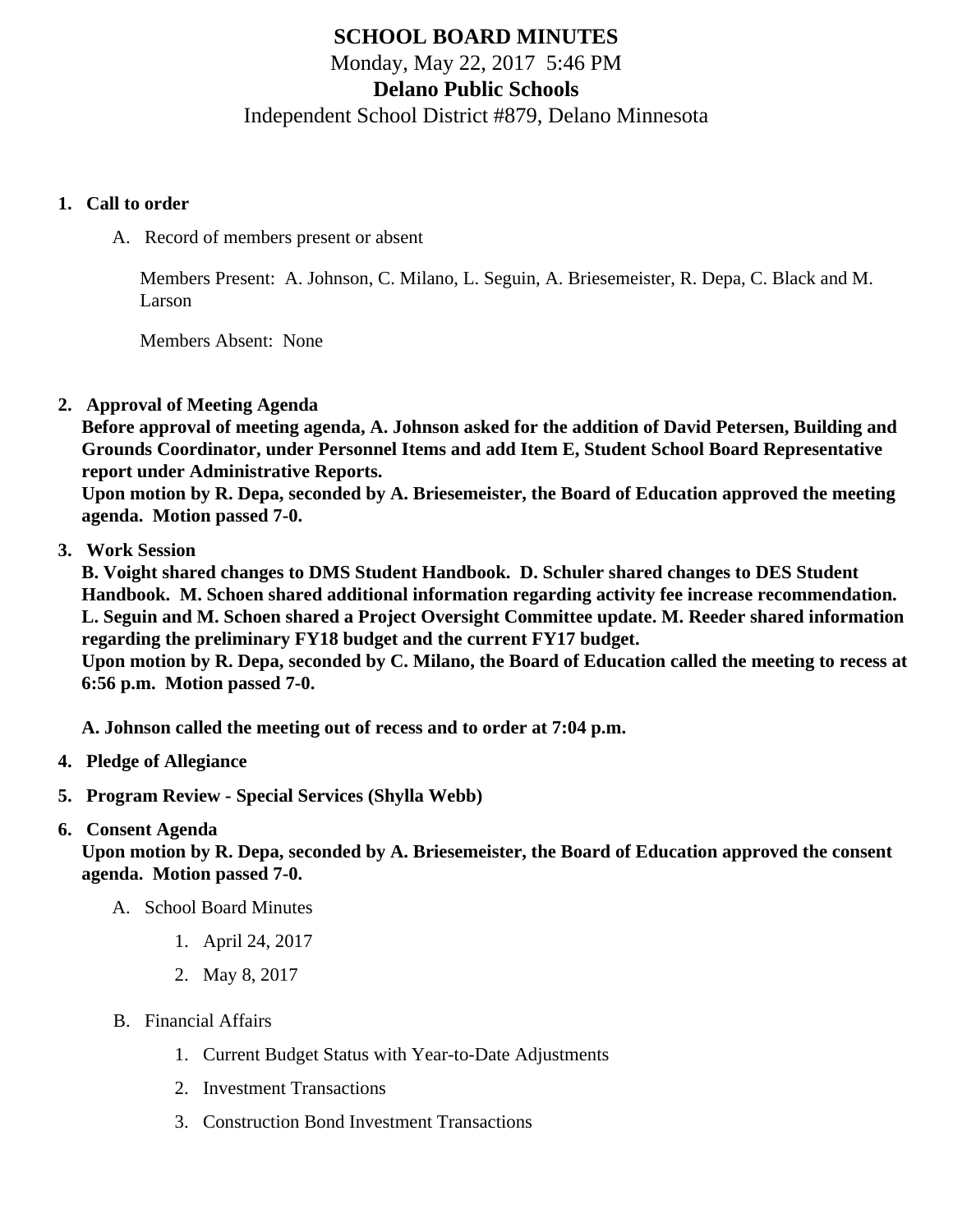- 4. [Wire Transfer](/docs/district/Business_Office/April_2017_Wire_Transfers.pdf)s
- 5. [Minnesota Liquid Asset Fun](/docs/district/Business_Office/April_2017_Liquid_Asset_Fund_(2).pdf )d
- 6. [Cash Repo](/docs/district/Business_Office/April_2017_Cash_Report.pdf)rt
- 7. [Revenue Report by Fu](/docs/district/Business_Office/SCHOOL_BOARD_REPORTS_-_REVENUE_BY_FUND_TOTAL__(Date__6_2017).pdf)nd
- 8. [Expense Report by Fu](/docs/district/Business_Office/SCHOOL_BOARD_REPORTS_-_EXP_BY_FUND_TOTAL__(Date__6_2017).pdf)nd
- 9. [Expense Report by Progra](/docs/district/Business_Office/SCHOOL_BOARD_REPORTS_-_EXPENDITURES_BY_PROGRAM__(Date__6_2017).pdf)m
- 10. [Expense Report by Obje](/docs/district/Business_Office/SCHOOL_BOARD_REPORTS_-_EXPENDITURES_BY_OBJECT__(Date__6_2017).pdf)ct
- 11. [List of Bills Presented for Payme](/docs/district/Business_Office/DETAIL_OF_MONTHLY_BILLS_PRESENTED_FOR_PAYMENT_(Dates__03_01_17_-_05_17_17).pdf)nt
- 7. [Resolution for Acceptance of Gifts](/docs/district/Business_Office/Resolution_for_Acceptance_of_Gifts_5.22.17.pdf) Upon motion by C. Milano, seconded by L. Seguin, the Board of Education approved the Resolution for Acceptance of Gifts. Motion passed 7-0.
- 8. [Personnel Matters:](/docs/district/05.22.17.pdf) Upon motion by L. Seguin, seconded by R. Depa, the Board of Education approved the personnel matters. Motion passed 6-1, M. Larson abstained.
- 9. Public Comment: Ben Anderson Ali Zens and Ali Zens and Ali Zens and Ali Zens and Ali Zens and Ali Zens and Ali Zens and Ali Ze 7486 County Road 30 SW 520 Ironwood Drive Howard Lake, MN  $D$  Delano, MN Re: comments and questions on diversity signs Re: inclusion and divergity

Angela Westlund **Missy Larson** Missy Larson And The 1283 Marvin Court 1283 Marvin Court Delano, MN Delano, MN

McKayla Gail Reitan St. Paul, MN 457 77th Street SE Re: acceptance of diversity in Delano Delano Delano, MN

Molly Larson Brooklyn Sanders 1283 Marvin Court 10585 Fannon Ave. SE Delano, MN Delano, MN differences

Charlotte Stolfa Natasha Werner Natasha Werner Natasha Werner Natasha Werner Natasha Werner 516 Prairie Creek Drive 760 Savanna Trail Delano, MN Delano, MN Re: diversity, LGBT, thankful for signs Re: diversity, discussing issues and in the Re: diversity, discussing with children

Abby Hanblet **Dan Stolfa** 

Re: diversity signs **Received Access 2018** Received Access Receiversity and bullying

Re: positives of diversity

Re: diversity and bullying Re: diversity and accepting

11144 Fairhill Ave. SE 516 Prairie Creek Drive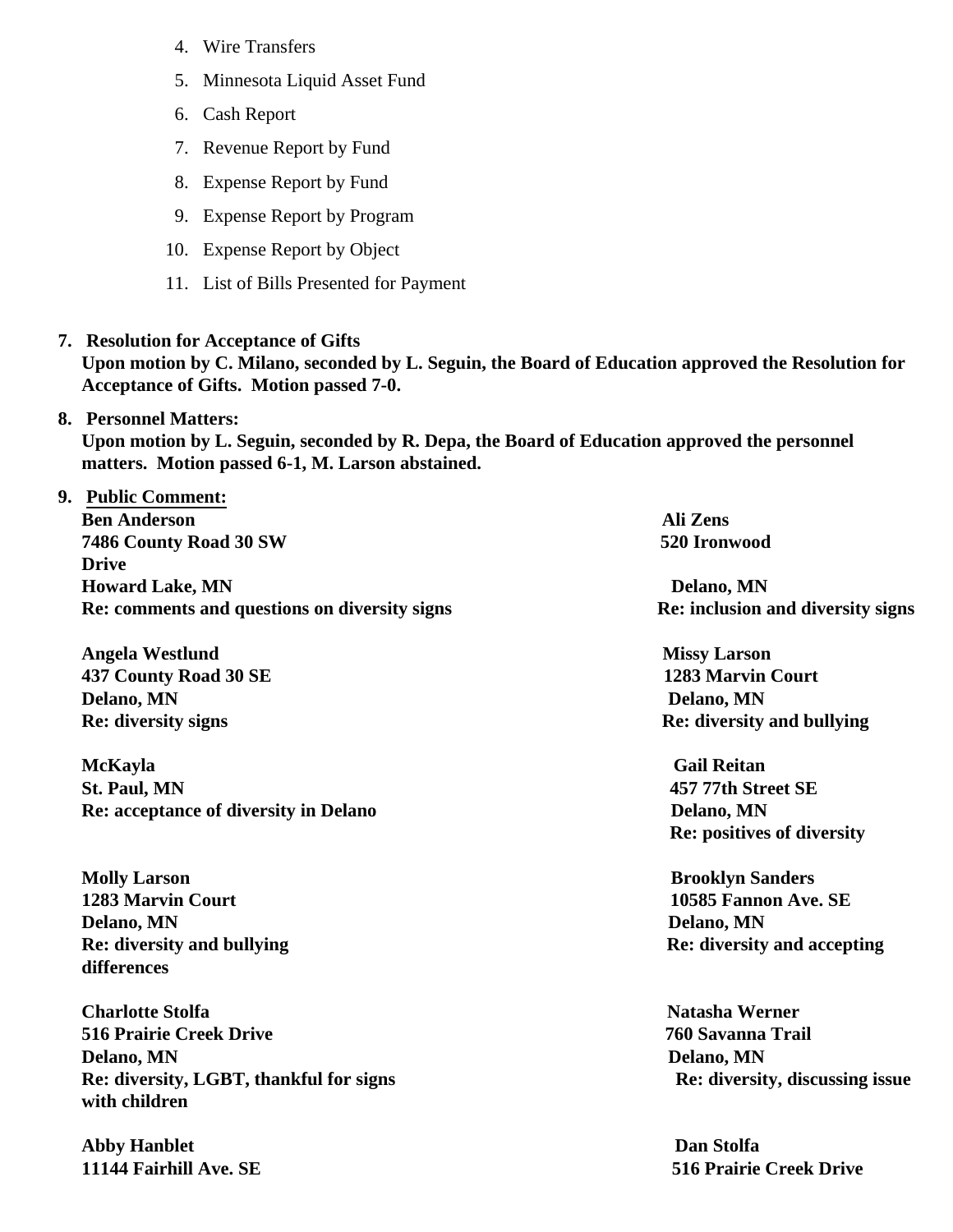**Delano, MN** Delano, MN **Re: diversity, racial comments, LGBT community Re: diversity signs, LGBT community in Delano**

**Lydia Holman Eleanor Wertschnig 724 Elm Ave. 659 Savanna Trail Delano, MN Delano, MN** Re: curriculum - teach more about diversity and different cultures Re: diversity signs, students **more welcoming than adults**

**A. Johnson addressed the audience after public comment. She thanked all individuals for their comments and stated that school board members will continue to seek answers and understand issues facing Delano Public Schools and the community-at-large. A. Johnson stated that the district will continue to participate in Delano United, train and educate staff on diversity, encourage an environment of inclusion and consistency in words and actions. She expressed that continuing this conversation will work to build a stronger community.**

#### **10. Administrative Reports**

A. Superintendent

M. Schoen reported that all building projects are on schedule. He added that the intermediate school experienced water run-off problems and contractors were on site to alleviate the issue. He added that a system is now in place to control water run-off in the future. M. Schoen added that the high/middle school project will continue over the summer with asbestos removal, boiler updates, and building transformation. He recognized two school board members for their five and ten years of service. A. Johnson also recognized M. Schoen for his ten years of service to the district.

#### B. Principals:

1. Mr. Voight

B. Voight reported on year-end activities and moving classrooms in preparation for construction that will take this summer. He added on May 11 the middle school conducted a school climate survey. B. Voight reported that 718 students, 41 staff, and 148 parents participated in the survey, feedback was received, and the first order of business is to improve the survey. B. Voight stated that the results are posted on the middle school website and further discussions regarding the survey will take place in the fall. A. Johnson asked if open ended questions or a comment section were discussed. B. Voight stated that staff wanted to start with a simple survey and grow from there as they strive to improve the climate in the middle school.

2. Dr. Heil

S. Heil reported graduation was held Sunday, May 21. He added that finals for grade 9-11 will be held the last two days of school. S. Heil stated that teachers are moving their classrooms in preparation for summer construction. He added that a portion of the front parking lot will be needed for construction staging purposes during the summer and community members will have to park in the back middle/high school parking lot and enter the Tiger Activity Center through door 27. He added that patrons should not wander in the high/middle school for safety reasons. S. Heil shared that Teacher Appreciation Day was spent distributing pins to staff members to thank them for their service to the district. He also presented school board members with the pins.

3. Mr. Schuler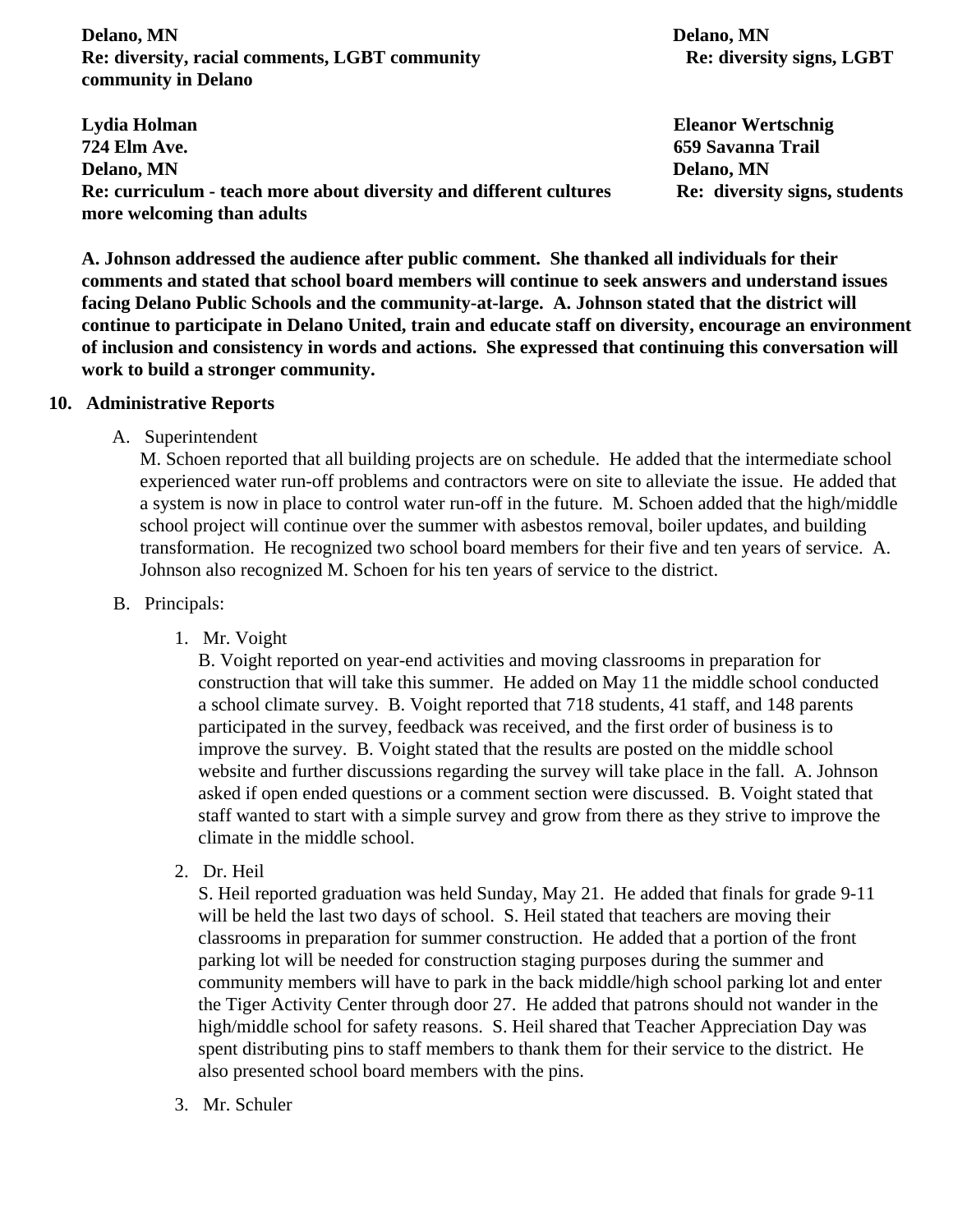D. Schuler shared that the annual elementary picnic was held on Monday, May 22. He reported on the MN Reading Corps Program; 31 active students continuing services, 65 students have exited the program, 7 students that previously participated in the program no longer do, and overall 170 students have been in the reading program and have tested out the program. D. Schuler shared that the final Tiger Way Celebration will be held on Wednesday, May 24, at 8:20 a.m., over 300 grandparents were in attendance at Grandparent's Day on Friday, May 19, and DES has two teachers retiring this summer, Toni Clifton and Lynda Sohns.

### C. Business Manager

M. Reeder reported that the preliminary FY18 budget was presented tonight at the work session. I addition, the preliminary FY18 and the final FY17 budget will be approved at the June school board meeting. She added that work has begun on updating the 10 year Long Term Facilities Maintenan Agreement as this plan will also be approved at the June meeting and submitted to MDE by the en of July 2017.

# D. Community Education Director

D. Johnson reported that registration is strong for summer programs with wait lists for some of the popular programs. She added that construction maps are inside the summer community education brochure to help parents and community members navigate throughout the campus, teachers rece student benchmarks from MN Reading Corps program, there are spots available for Wee Tiger Preschool in the fall, summer Tiger Kids Club is full, but there are spots available for this program in the fall. D. Johnson shared that the Tiger Activity Front Desk will be located in the circuit room for the summer and the TAC will be closed in the afternoon like last summer. She added that Destination Imagination Global Finals begin on May 24, and three DI teams have qualified for this competition which is held in Knoxville, TN.

# E. Student Board Representative Report

A. Moe reported that DES held track and field days for each grade, students said goodbye to high school student aides, students enjoyed the annual BBQ picnic, Grandparent's Day was on Friday, May 21, first and second graders had music concerts, and the final Tiger Way celebration is on Wednesday, May 24. He added that DMS held their annual talent show, the annual dodgeball tournament was won by the students, 6th graders participated in the Wax Museum and year end activities for students include a visit to the Mall of America and Lake Rebecca Park. A. Moe reported that the DHS graduation was held on Sunday, May 21, final band and choir concerts were held, juniors voted on their senior class motto, finals are on the last two days of school, and classrooms are getting packed up and moved to prepare for construction this summer. He added to the question of the month was, "What are you the most excited for next year?" A. Moe stated that elementary students said the new fields, the middle school students said to see what the new scier classrooms will be like, the movement of the district office and the new diving well, and high school students said the new football field, soccer field, and less construction around the campus.

# 11. Board Reports

A. MAWSECO Board Minutes 4.25.17

A. Johnson reported that the minutes are linked and MAWSECO is converting to BoardBook for their meetings.

B. Wright Technical Center [Board Minutes 5.2.1](/docs/district/District_Forms/WTC_Meeting_Minutes_5.2.17.pdf)[\)](/docs/district/District_Forms/WTC_Meeting_Minutes_5.2.17.pdf)7

A. Briesemeister reported that the budget is healthy, except the delay of special education reimbursements. He added that there are 700 students registered at WTC for the 2017-18 school and 37 are from Delano. He shared that new hires at WTC will allow for new targeted programs fo ALC students, and the CEO program is strong, a great example of a working education, and they a